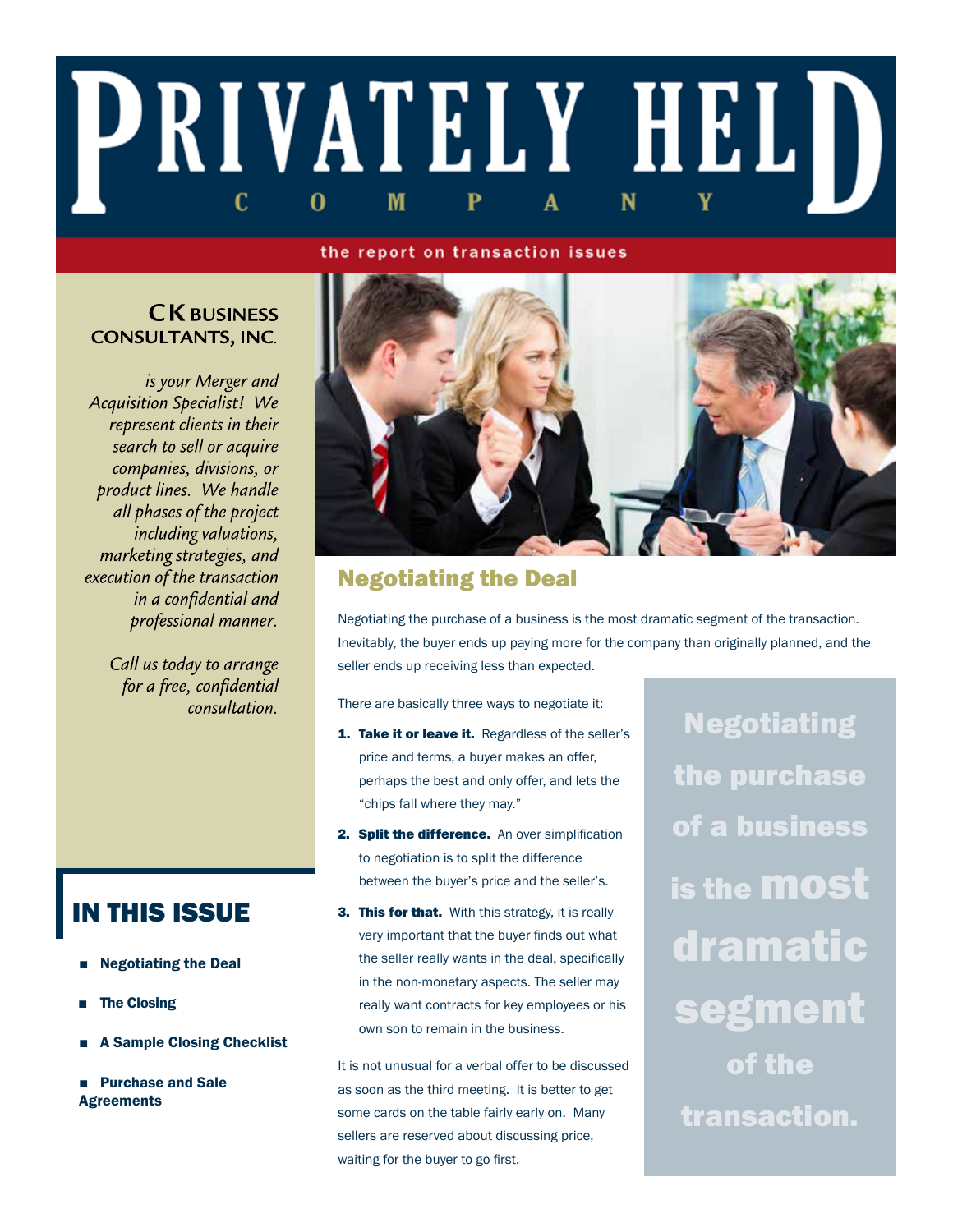

### The Closing

The closing is the formal transfer of the business. There are four key elements which must take place prior to closing:

- 1. Both parties agree to the price and terms, and the seller has shown evidence that he or she has legal authority to sell the business.
- 2. Due diligence has been completed by the buyer, and the seller's representations and claims have been substantiated.
- 3. The financing is secured and the proper liens are in place so that the lender can release the funds for the acquisition financing.
- 4. Remedies are available to the buyer if the seller breeches the representations and warranties.

Clearly the closing is not the time to cut corners financially. Both the buyer and the seller need expert legal advice, as a foolish mistake at this juncture could cost ten times the amount in the future. As a buyer, it is the lawyer's prerogative to control the drafting of the Purchase and Sale Agreement. It is customary for the buyer's attorney to draft the original agreement. Then the seller's lawyer handles the revision and, finally, the buyer's attorney completes the agreement.

Emotions can run high at the closing. Hopefully, a mutual trust has developed between the buyer and seller during the many months of meeting and negotiating. The buyer will have spent thousands of dollars on inspections, due diligence and obtaining the proper financing. The seller will have spent money for appraisals and consulting fees. The experience of selling a

business is often very taxing and the seller will most likely be affected by this. It is important for both sides to maintain a positive attitude, approach problems reasonably and resist the urge to hold out for the last dollar.

There are two major elements of the closing which happen simultaneously:

### Corporate Closing

This is the transfer of stock or assets pursuant to the acquisition agreement. Representations and/or warranties should be true in all material aspects. All covenants and required agreements have been performed. All stockholders' approvals have been obtained. Litigations have been settled, non-competes have been signed, and where appropriate, all resignations of officers and directors have been obtained. Also, all third party consents such as insurers, landlords, intermediaries, etc., have been obtained.

### Financial Closing

Unless all the conditions of the deal which affect the lending institution are met -- all the loans are in place, there is an enforceable sales contract with all terms and conditions spelled out, etc. -- the lending institution will not release the funds. Alternatively, the funds will be held in an escrow by the title company or an escrow attorney, until all the contractual conditions are met. Upon meeting these conditions, escrow can be closed (transfer possession) and titles and assets are passed from seller to buyer.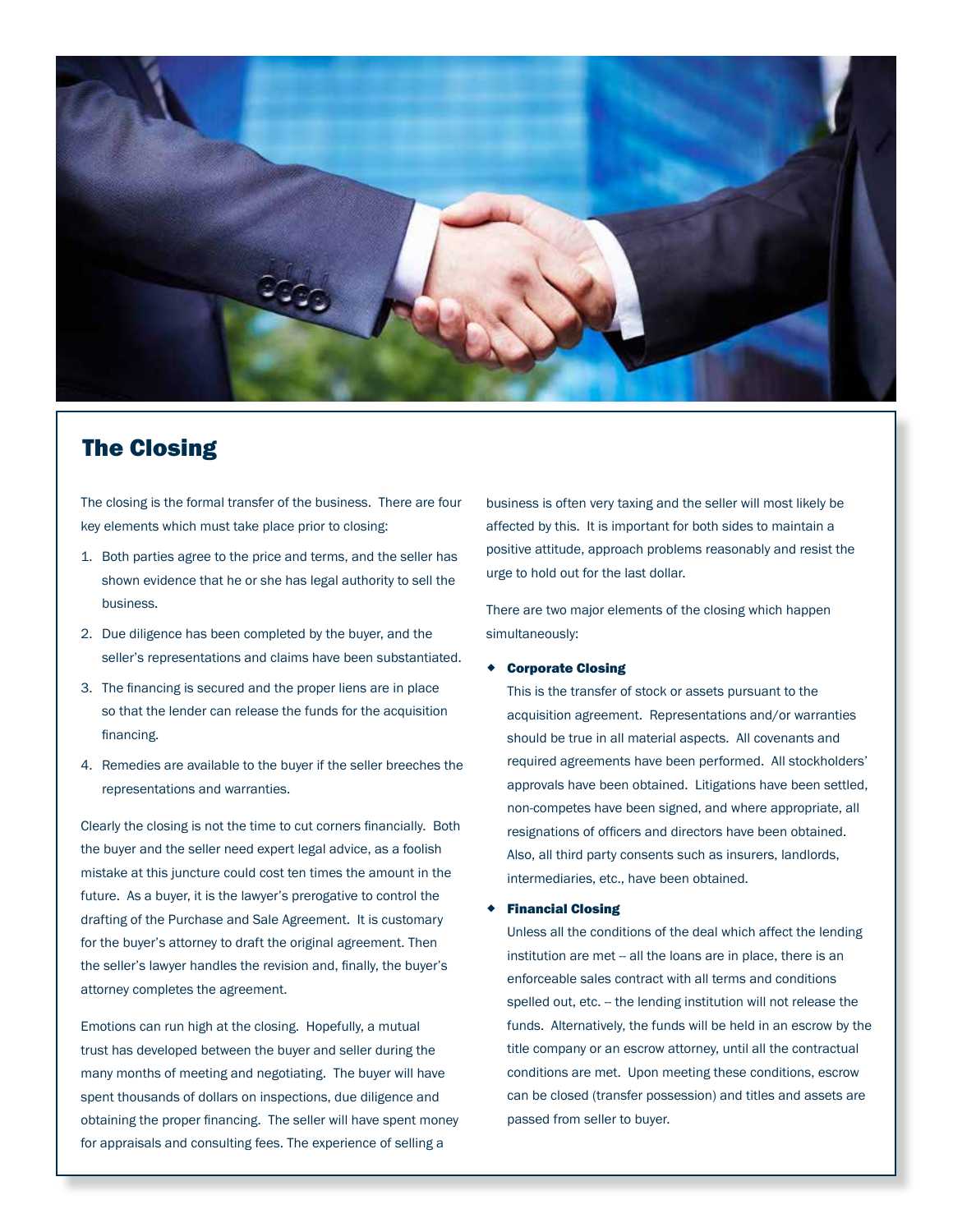### A Sample Closing Checklist

A stock transaction is so much easier than an asset deal because buying the company is like getting on to a moving train. In a stock transaction, the company is sold "lock, stock and barrel" including all assets and all liabilities. With an asset purchase there are the following items to contend with:

- Purchase price adjustments
- Utility and tax pro-rations
- ◆ Vacation accruals
- ◆ Deposits
- ◆ Lease and insurance transfers
- ◆ Bulk sales law compliance
- **Transfer of telephone numbers**
- ◆ Patent assignments
- ◆ Bill of Sale and/or deeds
- Licenses to be transferred

A stock transaction is so much easier than an asset deal because buying the company is like getting on to a moving train.

The best way to ensure a smooth closing is to set up a checklist to avoid any last minute mishaps.

The following includes items that should be part of such a checklist to make sure all necessary issues are appropriately addressed.

#### Questions to Ask:

- ◆ Where and when will the closing take place?
- ◆ Who should attend the closing?
- ◆ What documents are necessary?
- What amount of funds are to be disbursed and specifically how will they be disbursed?

#### Items to Address:

- Corporate tax and employer identification numbers
- Licenses transferred or obtained, e.g., liquor license
- Pro-rating calculations for taxes, wages, utilities, etc.
- Adjustments for landlord, utility, or other deposits
- **Transfer of banking arrangements**
- **Transfer of keys, alarm, and computer codes**
- **Transfer of telephone number**
- ◆ Customer lists
- Handling of outstanding liens or encumbrances
- ◆ Compliance with legal issues
- **A** Assumption or discharge of leases or mortgages
- ◆ Provisions for any seller's obligations in business<br>transition transition
	- ◆ Providing for transfer of insurances<br>▲ Adjustments for inventory and reseivables at als
	- Adjustments for inventory and receivables at closing
	- **•** Provisions for uncollectable receivables
	- **•** Disposition of outstanding claims
	- The real estate lease or transfer of property if included
	- Consulting, employment and non-compete agreements
	- ◆ Allocation of the purchase price to assets, goodwill, etc.
	- ◆ Provision for intermediaries fees
	- Representations and Warranties
	- Buyer's security for seller's notes